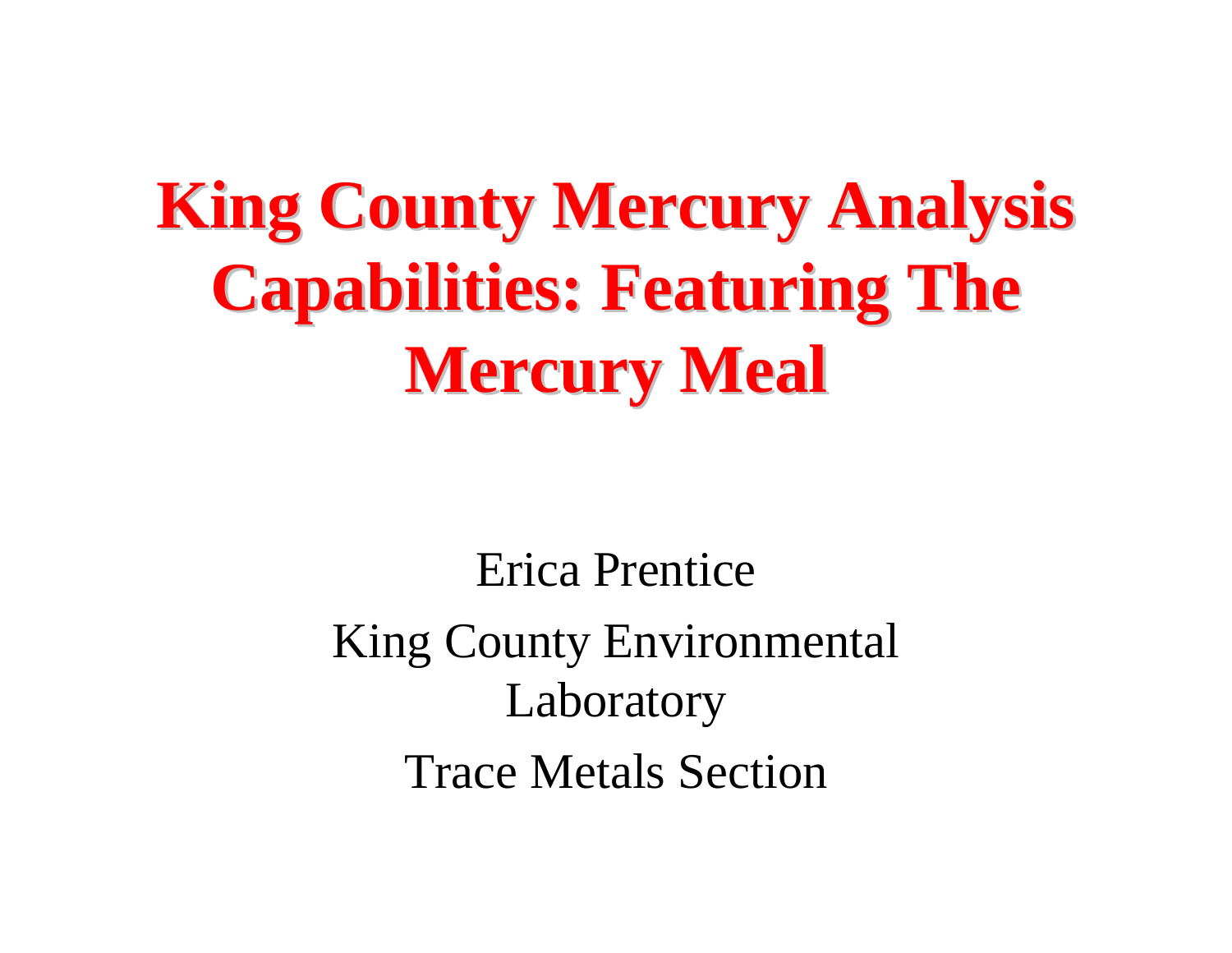

Maine Course:

Whole Lobster and Potatoes (High Range - CVAA) Accompanied by:

Corn on the cob (Mid Range - CVAA)

Cole slaw (Low Range - CVAA)

Steamed Clams and Mussels (Tissue Ranges - CVAA) Dessert:

Blueberry pie (Ultra Low Range - CVAF)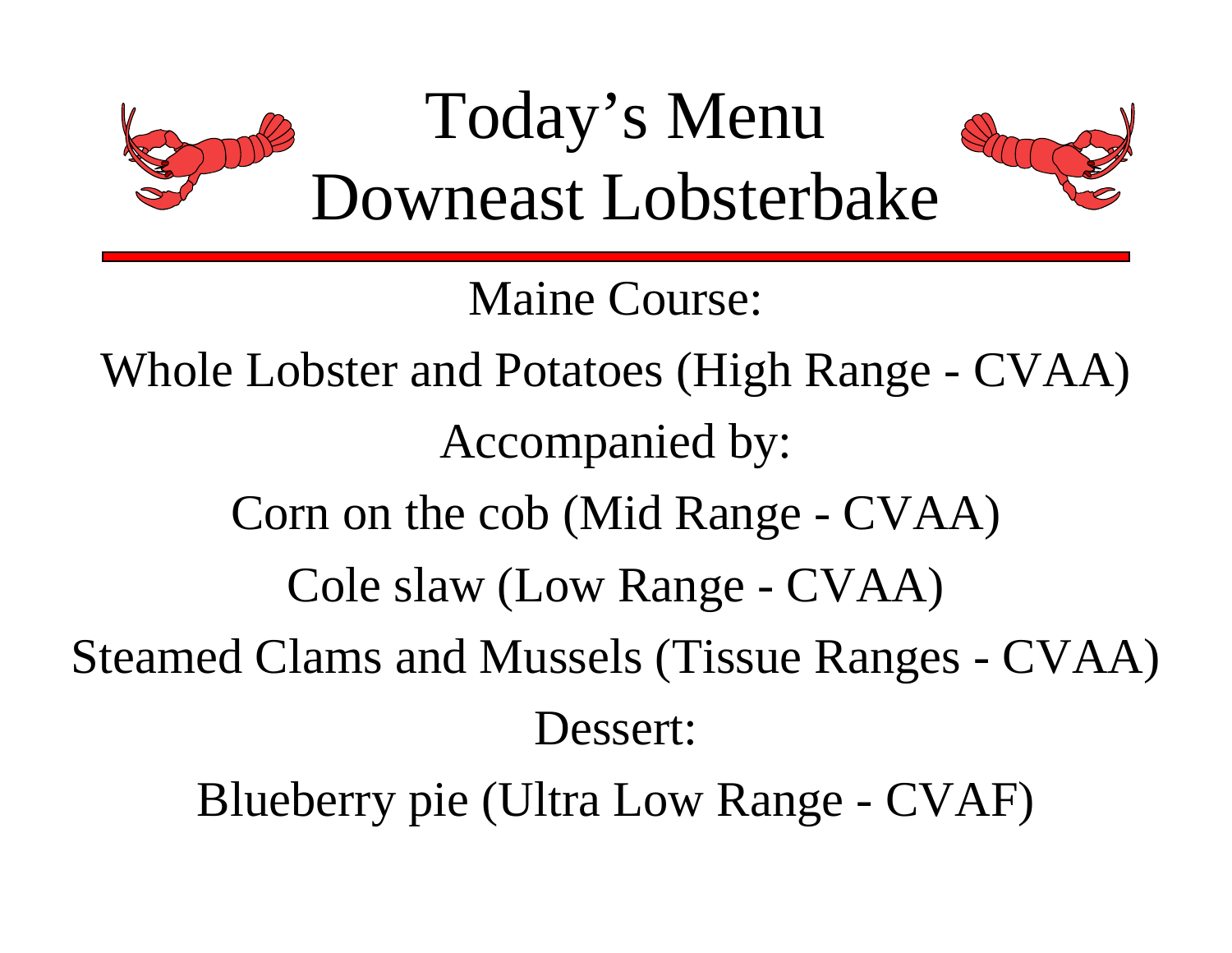# Maine Course: Whole Lobster and PotatoesHigh Range - The Meat and Potatoes of the Laboratory Mercury Meal



Detection Limit: 0.2 ppb ( μg/L)

Sample Matrices Analyzed: Water, Wastewater, Soils, Sediments and Sludges

Containers:

500mL HDPE bottle Polyethylene specimen cup or glass

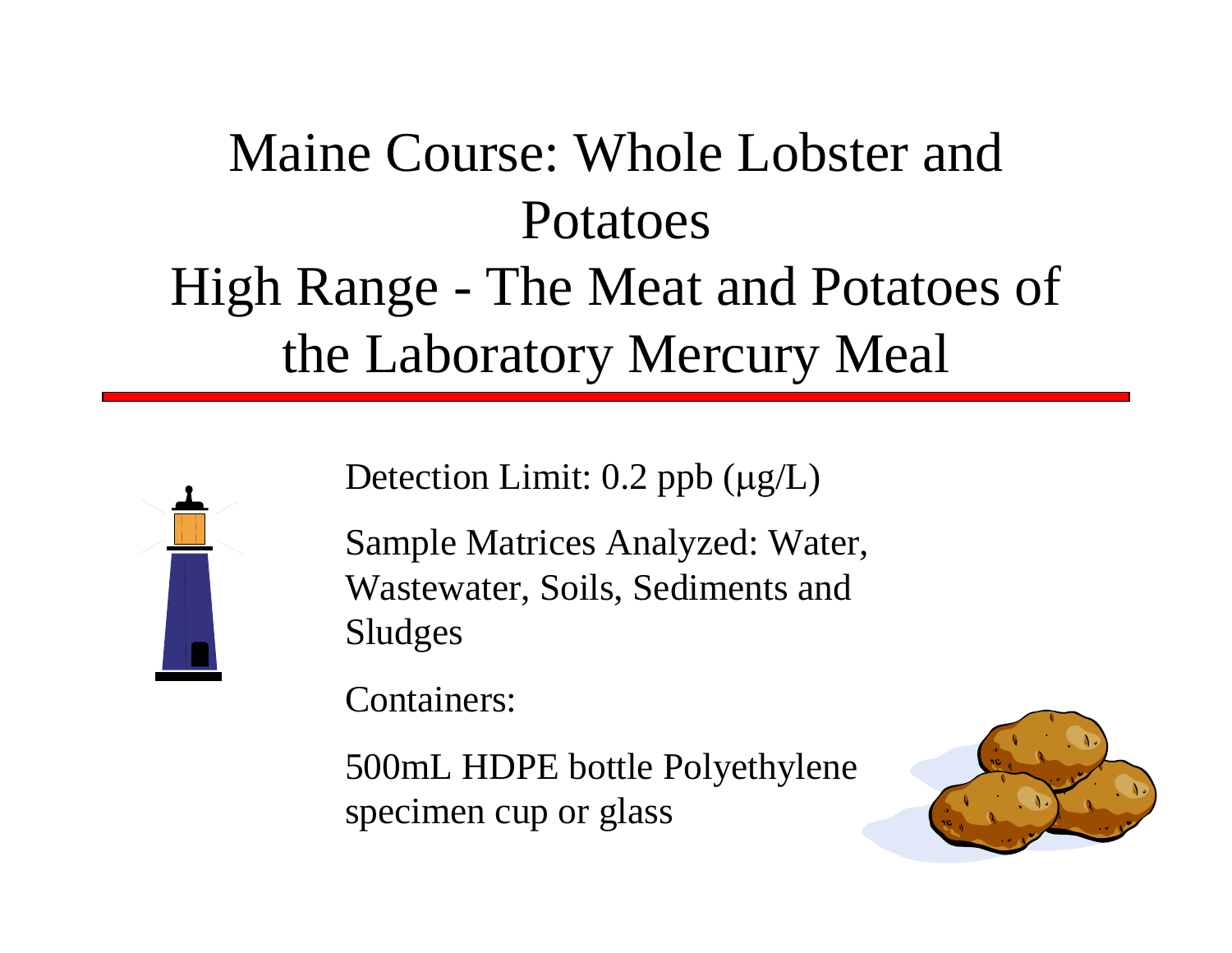## Corn on the Cob - Mid Range

# Detection Limit: 0.05 ppb ( μg/L) Sample Matrices Analyzed: Water and Wastewater Containers: 500mL Acid Washed HDPE Bottle





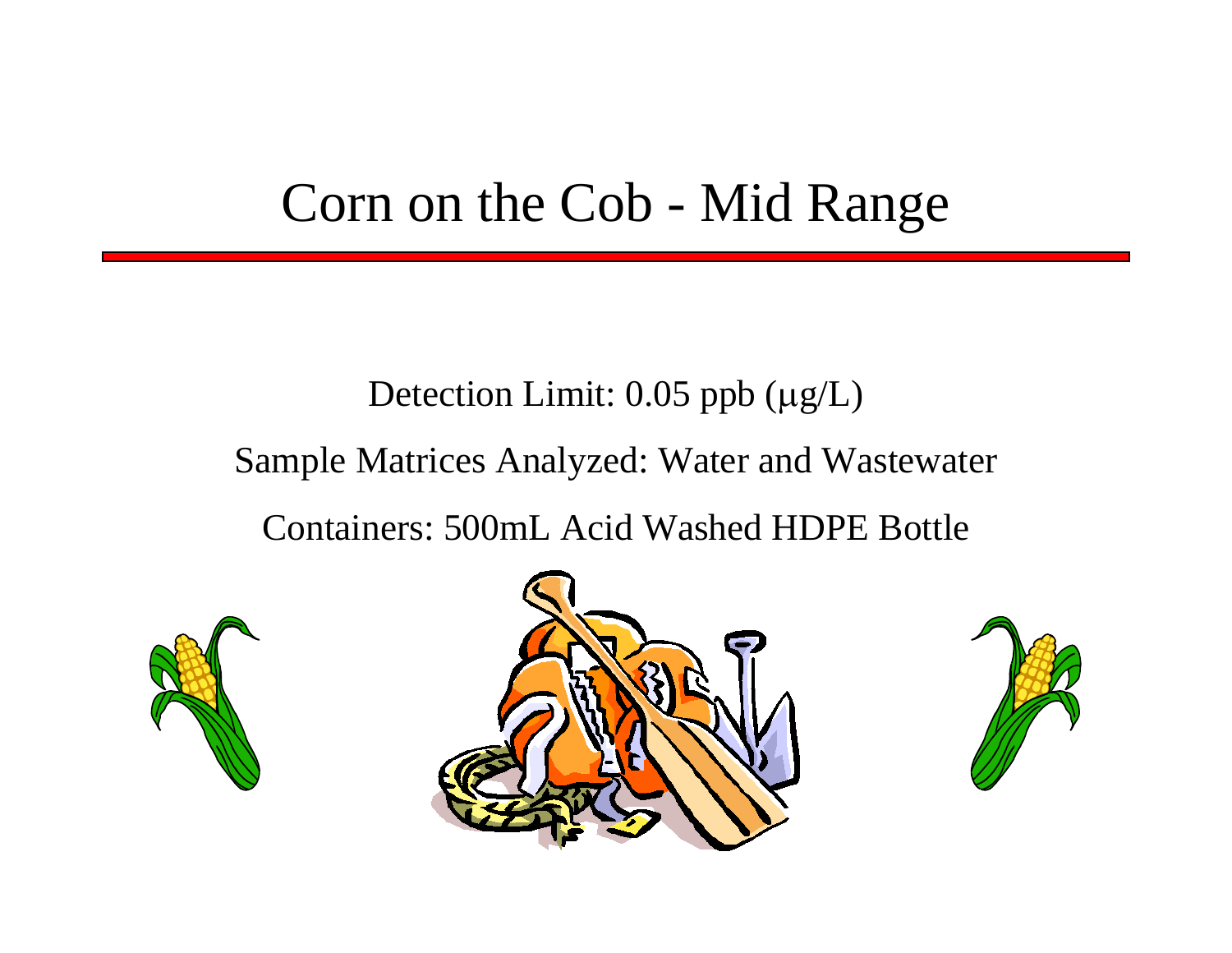Steamed Clams and Mussels The Tissue Ranges…..

#### **High Range Tissue**

Detection Limit: 4 μg/Kg (ppb)

Sample Matrices Analyzed: Various Tissues

Containers: Polyethylene or glass

#### Low Range Tissue

Detection Limit: 0.4 μg/Kg (ppb)

Sample Matrices Analyzed: Various Tissues

Containers: Polyethylene or glass

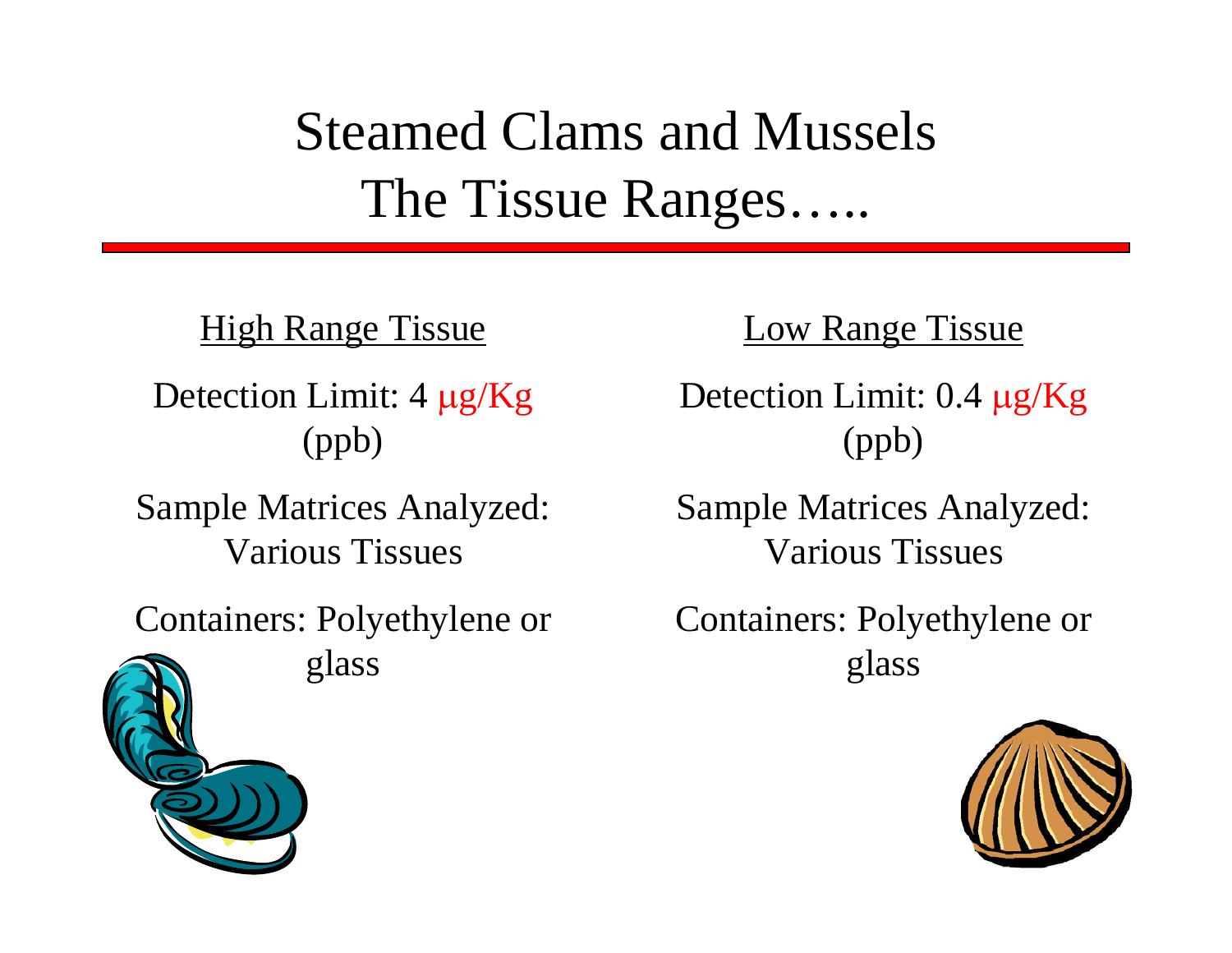### Cole Slaw - Low Range

Detection Limit: 0.005 ppb ( μg/L) Sample Matrices Analyzed: Freshwater Containers: 500mL Acid Washed Fluoropolymer Bottle

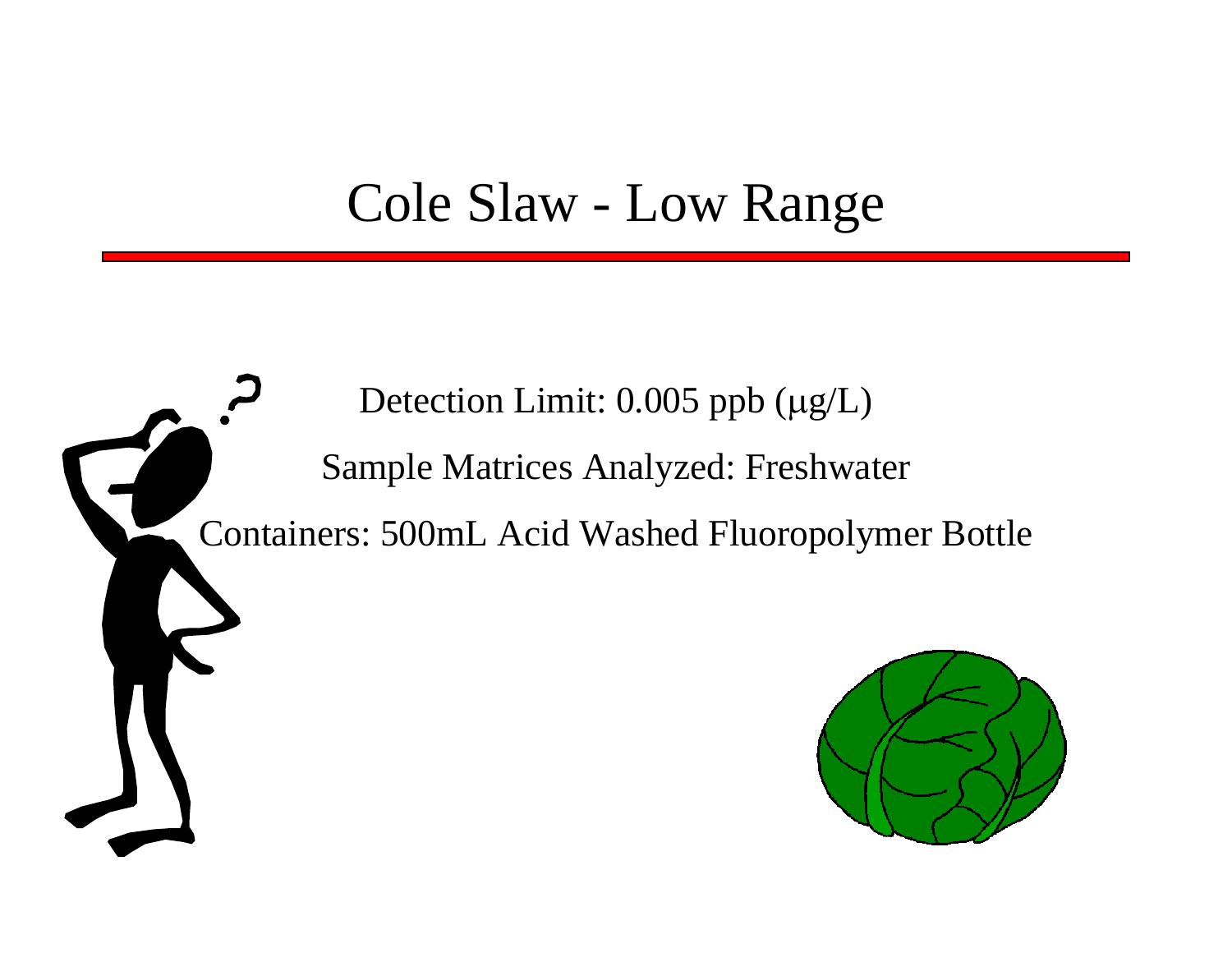# Dessert - Blueberry Pie Ultra Low Analysis by CVAF

#### Detection Limit: 0.0002 ppb ( μg/L)

#### Sample Matrices Analyzed: Freshwater

Containers: 500mL Hot Acid Washed Fluoropolymer Bottle



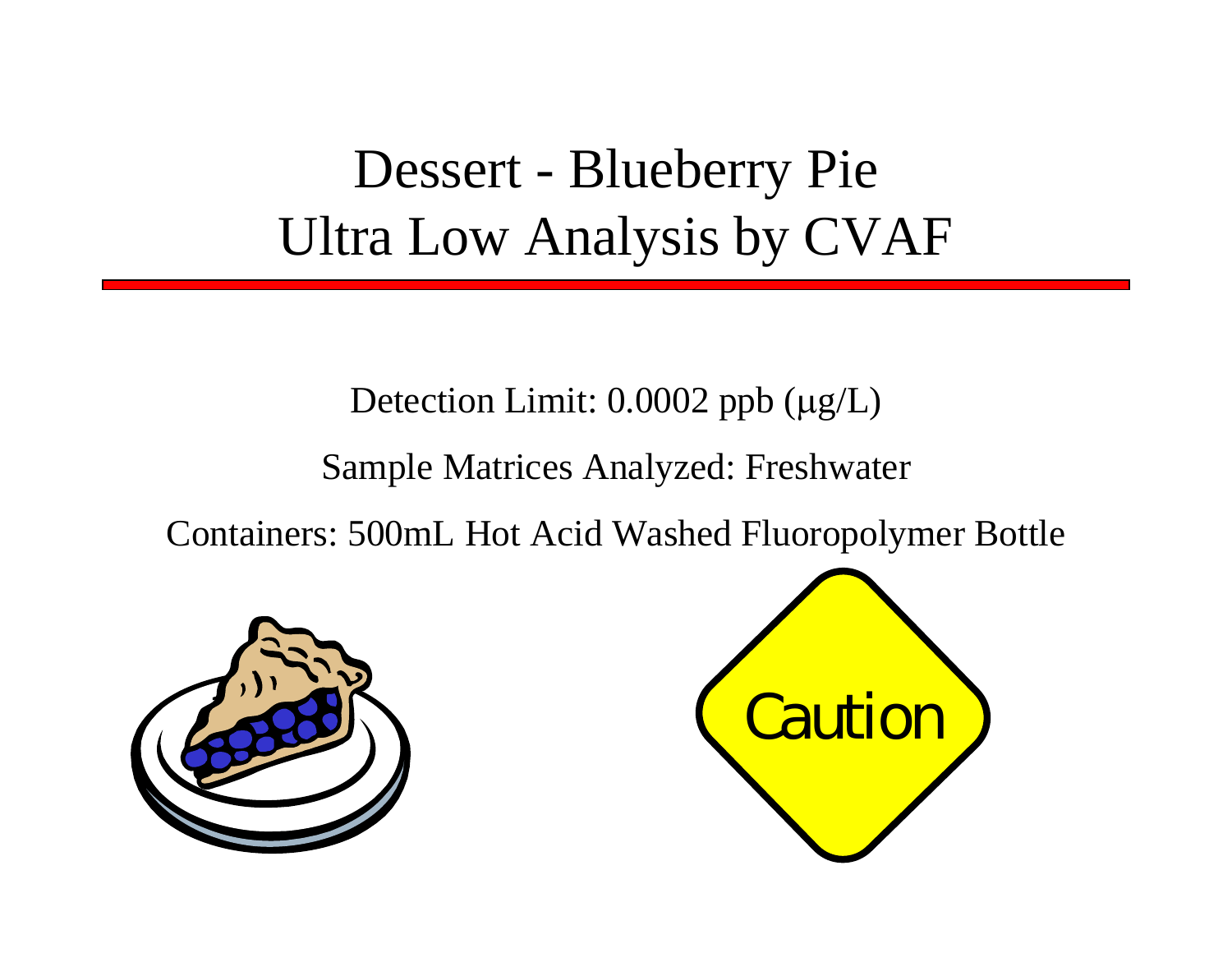

Low Range:  $0.001$ ppb = 2 square feet

•The size of an unfolded newspaper

 $0.0001$ ppb = 29 square inches

> •The size of a snapshot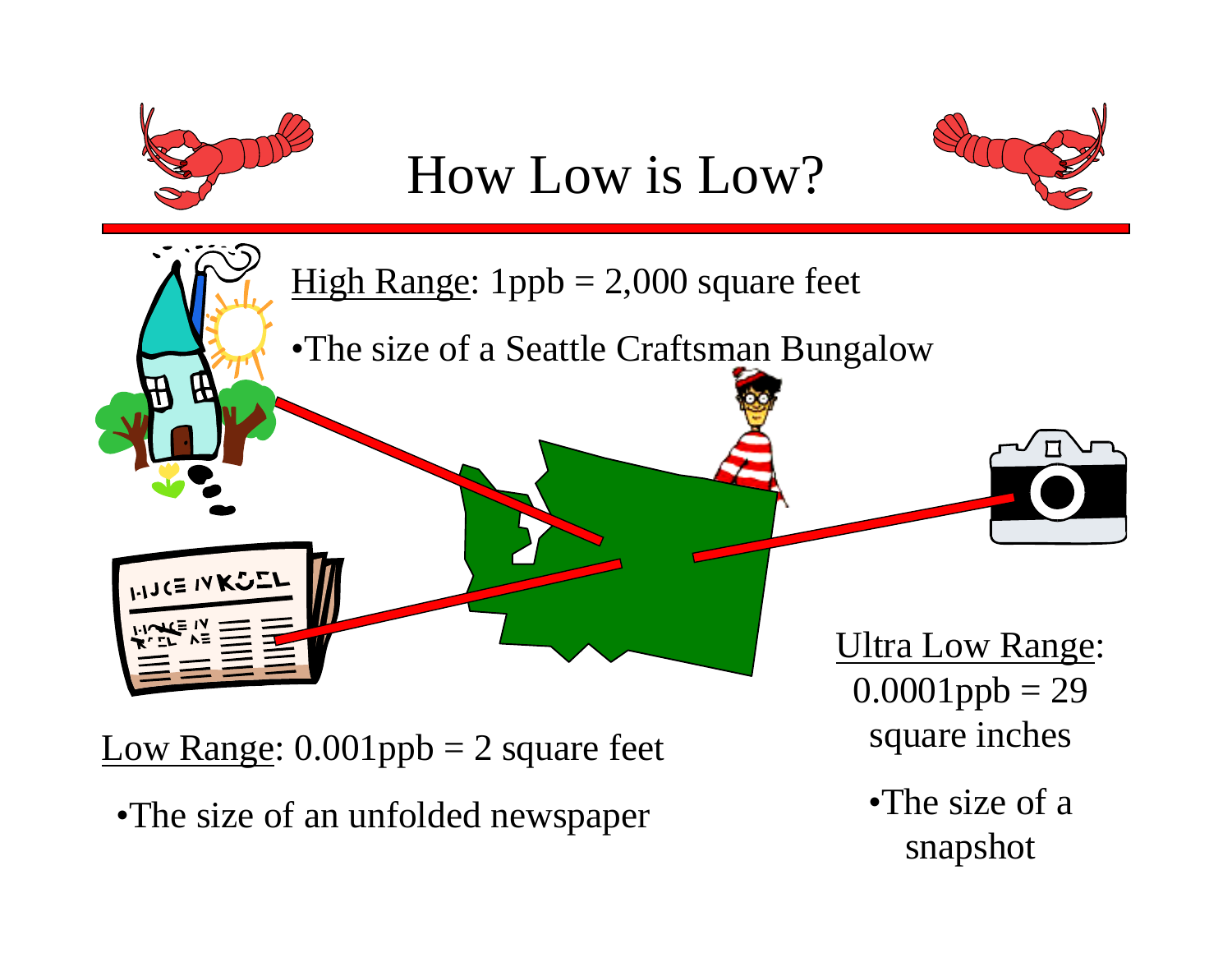





Now you know the mercury meal available from the fine establishment:

Chez Environmental Laboratory

Remember:

The lower you go the more you **have to consider before sample have to consider before sample collection may proceed collection may proceed**